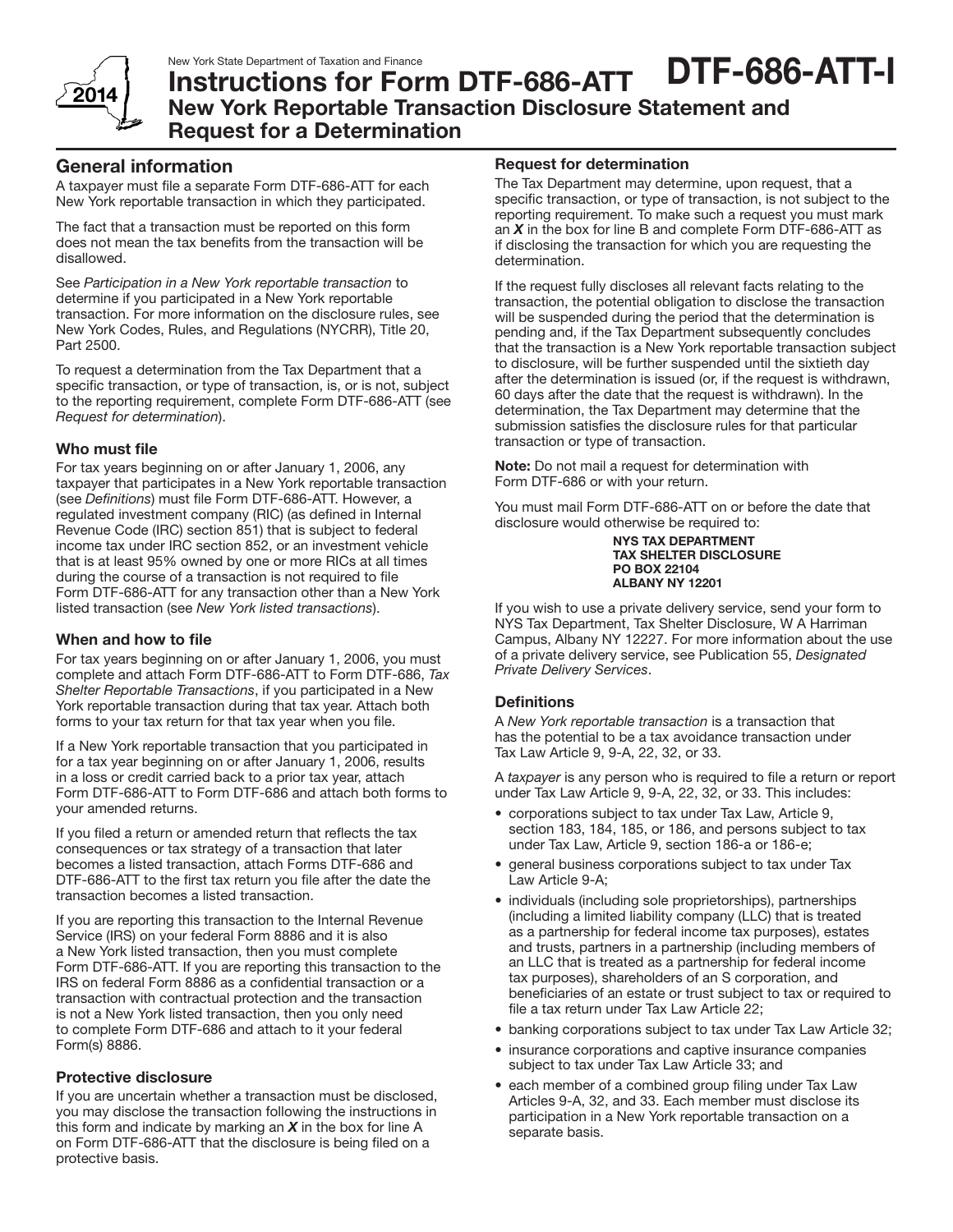A *transaction* includes all of the factual elements relevant to the expected tax treatment of any investment, entity, plan, or arrangement and it includes any series of steps carried out as part of a plan.

A transaction is *substantially similar* to another transaction if it is expected to obtain the same or similar types of tax consequences and is either factually similar or based on the same or similar tax strategy. Receipt of any written advice regarding the tax consequences of the transaction is not relevant to the determination of whether the transaction is the same as, or substantially similar to, another transaction. Further, the term *substantially similar* must be broadly construed in favor of disclosure.

A *tax benefit* is any deduction, exclusion, and modification included in gross receipts, gross earnings, income (including entire net income (ENI), gross income, New York adjusted gross income, and New York source income), gain, loss, assets, liabilities, total capital, capital stock, tax credits, nonrecognition of gain, status as an entity exempt from New York State taxation, and any other tax consequences that may reduce the New York State tax liability of a taxpayer by affecting the amount, timing, character, or source of any such item, amount, or activity.

For purposes of this form*, tax* refers to franchise and excise taxes and the tax on furnishing of utility services under Tax Law Article 9; business corporation franchise tax under Article 9-A; personal income tax under Article 22; franchise tax on banking corporations under Article 32; and franchise taxes on insurance corporations under Article 33.

The term *tax return* refers to the original returns or reports and amended returns or reports.

*Tax treatment* is the purported or claimed New York State tax treatment of the transaction.

*Tax structure* is any fact that may be relevant to understanding the purported or claimed New York State tax treatment of the transaction.

#### Participation in a New York reportable transaction

A New York reportable transaction is a transaction described in one or more of the following three categories: New York listed transactions; New York confidential transactions; and New York transactions with contractual protection.

New York listed transactions — This category includes transactions that are the same as, or substantially similar to, one of the types of transactions that the Tax Department has determined to be tax avoidance transactions. These transactions must be identified by notice or other form of published guidance as a New York listed transaction.

You have participated in a New York listed transaction if any of the following applies:

- your tax return reflects tax consequences or a tax strategy described by notice or other form of published guidance that lists the transaction;
- • you know or have reason to know that tax benefits reflected on your tax return are derived directly or indirectly from such tax consequences or tax strategy; or
- you are in a class or are a type of person that the notice or other form of published guidance treats as a participant in a New York listed transaction

If a transaction becomes a New York listed transaction after the filing of your tax return reflecting either tax consequences or a tax strategy described in the notice or other form of published guidance listing the transaction (or a tax benefit derived from

tax consequences or a tax strategy described in the notice or other form of published guidance listing the transaction) and before the end of the period of the statute of limitations for the tax return (whether or not already filed) reflecting the tax consequences, tax strategy, or tax benefit, then you must disclose the New York listed transaction with the tax return next filed after the date the transaction is listed regardless of whether you participated in the transaction in that tax year.

New York confidential transactions — This category includes transactions that are offered to you under conditions of confidentiality and for which you paid an advisor a fee (as defined below). Related persons who bear a relationship to each other as described in IRC section 267(b) or 707(b) will be treated as the same person.

A transaction is considered to be offered under conditions of confidentiality if the advisor who is paid the fee places a limitation on your disclosure of the tax treatment or tax structure of the transaction and the limitation on disclosure protects the confidentiality of the advisor's tax strategies. The transaction is treated as confidential even if the conditions of confidentiality are not legally binding on you.

A *fee* paid to an advisor includes all fees for a tax strategy, for services for advice (whether or not tax advice), or for the implementation of a transaction. These fees include consideration in whatever form paid (whether in cash or in kind) for services to analyze the transaction (whether or not related to the tax consequences of the transaction), for services to implement the transaction, for services to document the transaction, and for services to prepare tax returns to the extent that the fees exceed the fees customary for return preparation. A taxpayer is also treated as paying fees to an advisor if the taxpayer knows, or should know, that the amount it pays will be paid indirectly to the advisor, such as through a referral fee or fee-sharing arrangement. A fee does not include amounts paid to a person, including an advisor, in that person's capacity as a party to the transaction.

You have participated in a New York confidential transaction if your tax return reflects a tax benefit from the transaction and the disclosure of the tax treatment or tax structure is limited as described above. If disclosure by a pass-through entity (partnership, S corporation, or trust) is limited, but disclosure by the partner, shareholder, or beneficiary is not limited, then the pass-through entity (not the partner, shareholder, or beneficiary) has participated in the New York confidential transaction.

#### New York transactions with contractual protection —

This category includes transactions for which you have, or a related party (as described in IRC section 267(b) or 707(b)) has, the right to a full refund or partial refund of fees if all or part of the intended tax consequences from the transaction are not sustained. It also includes a transaction for which fees are contingent on your realization of tax benefits from the transaction.

The foregoing only applies with respect to fees paid by, or on behalf of, you or a related party to any person who makes or provides an oral or written statement to you or the related party (or for whose benefit a statement is made or provided to you or the related party) as to the potential tax consequences that may result from the transaction. All the facts and circumstances relating to the transaction will be considered when determining whether a fee is refundable or contingent, including the right to reimbursements of amounts that the parties to the transaction have not designated as fees or any agreement to provide services without reasonable compensation. If a person makes or provides a statement to you as to the potential tax consequences that may result from a transaction only after you have entered into the transaction and reported the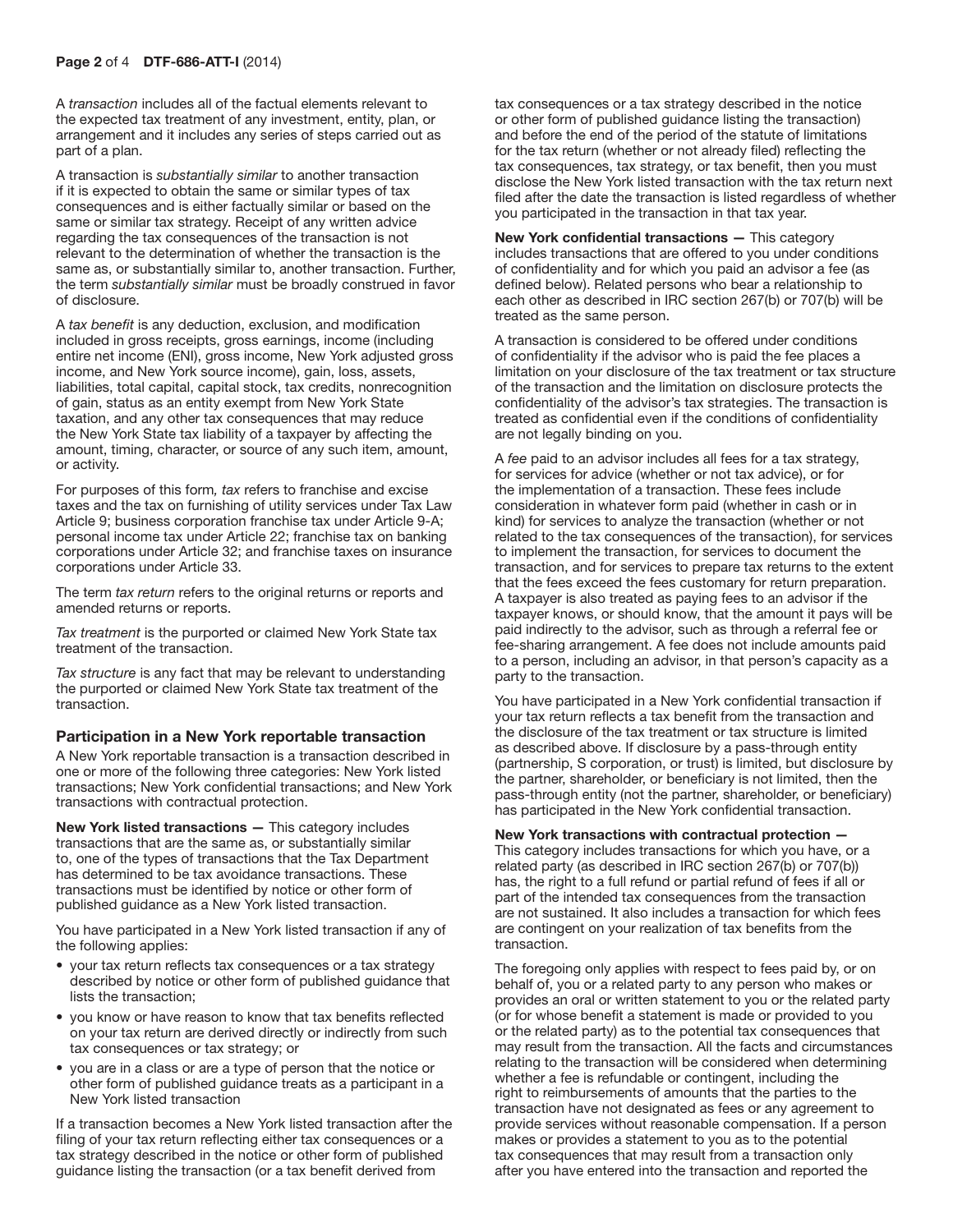consequences of the transaction on a filed tax return, and the person has not previously received fees from you relating to the transaction, then any refundable or contingent fees are not taken into account in determining whether the transaction has contractual protection.

A transaction is not considered to have contractual protection solely because a party to the transaction has the right to terminate the transaction upon the happening of an event affecting the taxation of one or more parties to the transaction.

You have participated in a New York transaction with contractual protection if your tax return reflects a tax benefit from the transaction, and you have the right to the full or partial refund of fees or the fees are contingent as described above. If a pass-through entity (partnership, S corporation, or trust) has the right to a full or partial refund of fees or has a contingent fee arrangement, but the partner, shareholder, or beneficiary individually does not, then the pass-through entity (not the partner, shareholder, or beneficiary) has participated in the New York transaction with contractual protection.

Shareholder of foreign corporation - If you own or control, either directly or indirectly, more than 50% of the voting stock of a corporation not subject to New York State tax, you are deemed to participate in a New York reportable transaction if such corporation would be considered to participate in a New York reportable transaction as described above, if it were a taxpayer filing a tax return that reflects the items from the transaction, and your return reflects a tax benefit from the transaction.

#### Exception

Published guidance - A transaction is not considered a New York reportable transaction, or will be excluded from categorization as a New York confidential transaction or a New York transaction with contractual protection, if the Tax Department makes a determination in published guidance that it is not subject to the reporting requirements.

#### Recordkeeping

You must keep a copy of all documents and other records related to a New York reportable transaction in accordance with Tax Law, Article 1, section 25(d). Such documents must be retained for six years from the due date of the return for which disclosure of a New York reportable transaction is required, or the date of filing, if later.

#### **Penalties**

There is a monetary penalty under Tax Law, Article 22, section 685(x) and Article 27 section 1085(p) for the failure to include on any return or statement any information required to be disclosed under Tax Law section 25 with respect to a New York reportable transaction. The penalty for failure to include information with respect to a New York reportable transaction, other than a New York listed transaction, is \$10,000 in the case of a taxpayer subject to Tax Law Article 22 and \$20,000 in any other case. The penalty for failure to include information with respect to a New York listed transaction is \$25,000 in the case of a taxpayer subject to Tax Law Article 22 and \$50,000 in any other case. This penalty is in addition to any other penalty that may be imposed.

If you have a New York reportable transaction understatement, an accuracy-related penalty may be imposed under Tax Law sections 685(p-1) and 1085(k-1). See these Tax Law sections for more information.

A penalty is assessed for each failure by any person required to file Form DTF-686-ATT, if the person (a) fails to file the

form by the due date, including extensions, or (b) files a form that fails to include all the information required (or includes incorrect information). Form DTF-686-ATT must be completed in its entirety with all required attachments to be considered complete. Do not enter *Information provided upon request* or *Details available upon request* or any similar statement in the space provided. Inclusion of any such statements subjects you to the penalties previously discussed.

#### Extended statutes of limitations

If you are required to disclose a New York listed transaction and fail to do so within the time and manner prescribed under Tax Law section 25 and the related regulations, then under Tax Law, Article 27, section 1083(c)(ii) and Article 22 section 683(c), the period of limitations to assess any tax with respect to the New York listed transaction will be extended beyond the normal assessment period until one year after the earlier of either:

- the date you disclose the transaction by filing Form DTF-686-ATT; or
- the date that a material advisor provides the information required under IRC section 6112 in response to a request by the Tax Department under Tax Law section 25(c).

Tax may be assessed at any time within six years after the return was filed if a deficiency is attributable to an abusive tax avoidance transaction. An *abusive tax avoidance transaction* means a plan or arrangement devised for the principal purpose of avoiding tax. Abusive tax avoidance transactions include, but are not limited to, New York listed transactions.

### Specific instructions

#### How to complete Form DTF-686-ATT

You must complete all required entries on Form DTF-686-ATT and attach any required attachments when you file. Do not simply write *See attached.* Returns that are missing required pages or that have pages with missing entries are considered incomplete and cannot be processed, and may subject taxpayers to penalty and interest.

If the information required exceeds the space provided, complete as much information as possible in the available space and attach additional sheets containing the remaining information. The additional sheets must be in the same order as the lines to which they correspond and must include your name and identifying number at the top of each sheet and the line number that corresponds to the information being reported.

Note: Do not report more than one transaction on each form.

**Line 1a**  $-$  Enter the name, if any, by which the transaction is known. If no name exists, provide a short identifying description of this transaction that distinguishes it from other New York reportable transactions in which you have participated (or may participate in the future).

**Line 1b**  $-$  Enter the first year that you participated in this transaction. This may not be the same as the year for which you are disclosing a New York reportable transaction.

**Line 2** – Mark an  $X$  in the box for all categories that apply to the transaction being reported. The three New York reportable transaction categories are described under *Participation in a New York reportable transaction*.

If the transaction is a New York listed transaction, mark an *X* in the *New York listed transaction* box in addition to any other box that may apply.